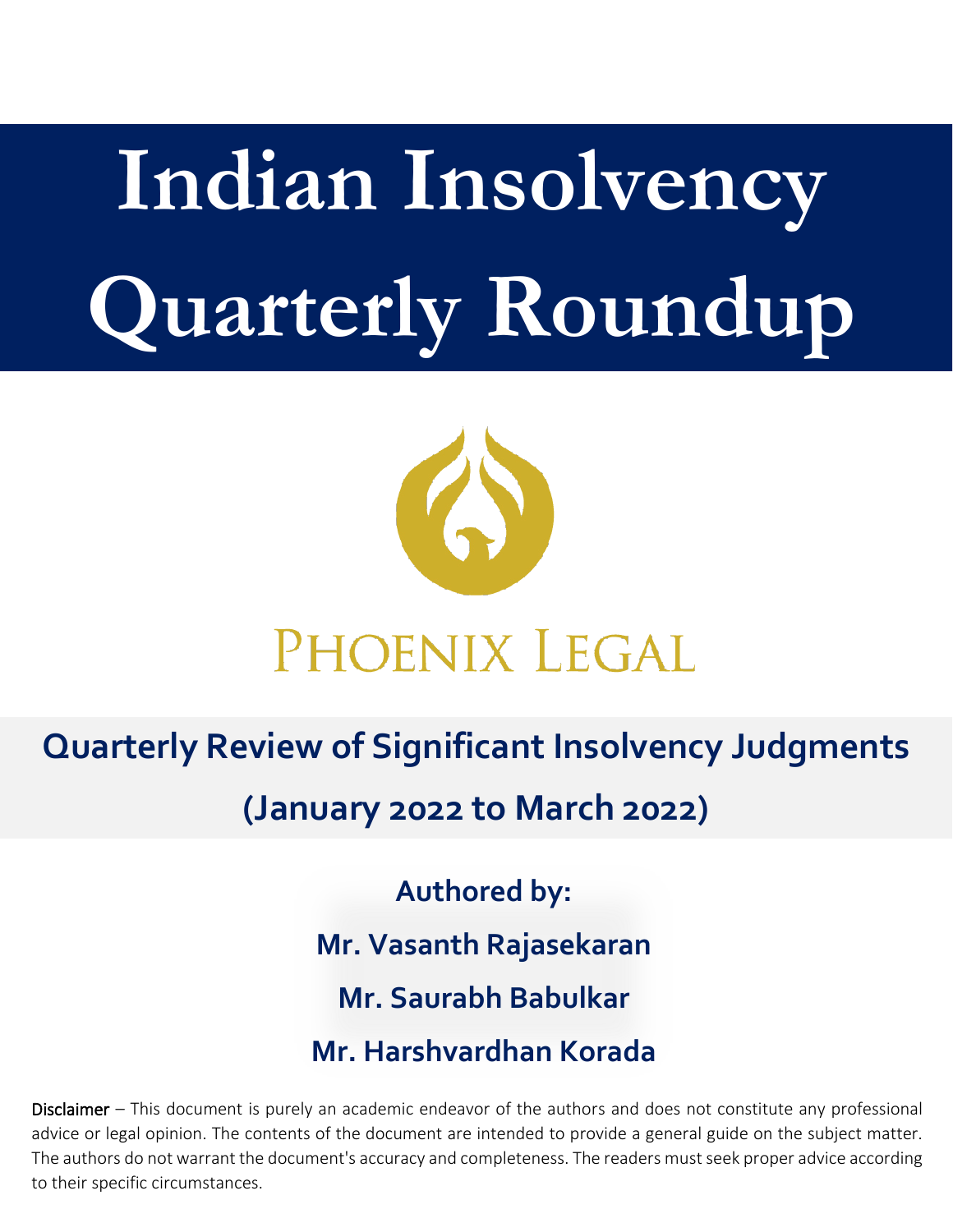In recent times, several noteworthy judgments have been rendered by the Indian courts and tribunals in matters involving the insolvency law framework. Some decisions rendered in the first quarter of 2022 that discuss and set out the legal position concerning the interpretation and applicability of the provisions of the Insolvency and Bankruptcy Code, 2016 ("**IBC**") have been summarized below:

#### **1. BANK OF BARODA v. MBL INFRASTRUCTURES LIMITED & ORS.**

Decision dated: 18 January 2022 Citation: 2022 SCC OnLine SC 48

#### *Guarantor barred from being a resolution applicant under Section 29A(h) of IBC if guarantee invoked and insolvency proceedings initiated by similarly situated creditors.*

**Brief Facts**: The respondent, M/s. MBL Infrastructures Limited, had obtained credit facilities which it failed to repay in accordance with the repayment terms and conditions. On account of such default, the personal guarantee of the guarantor was invoked by the lenders. Additionally, the lenders issued a notice under Section 13(2) of the Securitisation and Reconstruction of Financial Assets and Enforcement of Security Interest Act 2002 ("**SARFAESI Act**") and also filed an application under Section 7 of the IBC before National Company Law Tribunal ("**NCLT**") Kolkata bench, which came to be admitted. Two resolution plans were received by the resolution professional, one of which was submitted by the guarantor. In the meanwhile, a new provision under Section 29A was introduced under the IBC Amendment Ordinance of 2017, which enlists all the persons not eligible to be a resolution applicant ("**RA**"). The provision under sub-section (h) of Section 29 A states that a person who "*has executed an enforceable guarantee in favour of a creditor, in respect of a corporate debtor under insolvency resolution process or liquidation under this code*" is not eligible to submit a resolution plan.

In the instant case, when the NCLT, Kolkata bench held that the guarantor was eligible to submit a resolution plan under Section 29A(h) of the Code, two appeals were filed before the National Company Law Appellate Tribunal ("**NCLAT**"), which were subsequently withdrawn. The guarantor's plan got approved by the Committee of Creditors ("**CoC**") with a majority of 78.5% votes. As the NCLT approved the guarantor's resolution plan in April 2018, the lenders challenged NCLT's order approving the resolution plan before NCLAT. During the pendency of the appeal, section 29A(h) was further amended in 2018 to state that anyone who has "*executed an enforceable guarantee in favour of a creditor, in respect of a corporate debtor against which an application for insolvency resolution made by such creditor has been admitted under this code and such guarantee has been invoked by the creditor and remains unpaid in full or part*" is a person who is not eligible to submit be a resolution application. Despite this amendment, in August 2019, NCLAT also approved the guarantor's plan and upheld NCLT's previous order on this issue. Pursuant to NCLAT's reaffirmation, the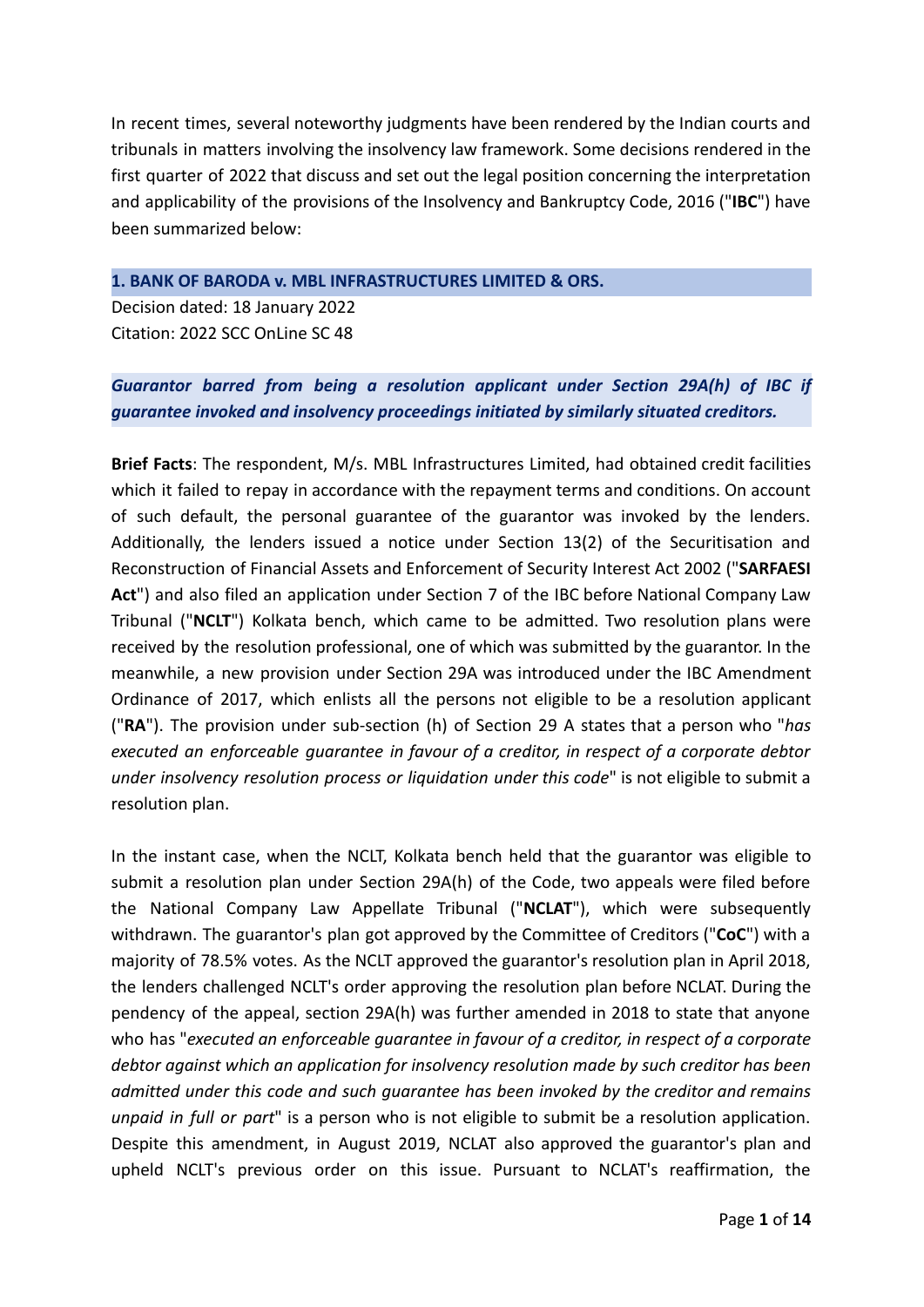guarantor's resolution plan came into effect and a fundraising of INR 300 crores was approved of in MBL's annual general meeting. Aggrieved by the NCLAT's order, one of the lenders - Bank of Baroda challenged NCLAT's order before the Supreme Court. In the present case, while considering the facts of the case, it is also imperative to note that the guarantor's submission of a resolution plan took place alongside when the amendment was going on, and thus a judicial interpretation of Section 29A(h) of the IBC was also sought before the Supreme Court under this appeal.

**Issue**: Whether a guarantor can be eligible to be a resolution applicant and submit a resolution plan?

**Decision:** The Supreme Court held that the words "*such creditor*" under Section 29A(h) have to be interpreted to mean similarly placed creditors after the application for insolvency is admitted by the adjudicating authority. Therefore, the criteria for disqualification under the said provision is the invocation of a personal guarantee by a single creditor, even if the application for initiation of insolvency is filed by another creditor. Thus, once an application for insolvency resolution is admitted on behalf of 'a creditor' then the process would be one of rem, and thus, all creditors of the same class would have their respective rights at par with each other. The Apex Court also emphasised that its concern is only from the point of view of the corporate creditors and the corporate debtors. Any other interpretation would lead to an absurdity striking at the very objective of Section 29A, and hence, the IBC. Further, on the issue of whether the plan submitted by the guarantor is ineligible, the court held that the plan is put into operation since 18.04.2018, and as of now, the corporate debtor is a going concern. Therefore, the Court did not interfere with the guarantor's resolution plan while dismissing the appeal.

#### **2. DEVARAJAN RAMAN v. BANK OF INDIA LTD**

Decision dated: 5 January 2022 Citation: 2022 SCC OnLine SC 14

#### *NCLT must make a reasonable assessment of the fees and expenses payable to the IRP, and not pass orders in an ad-hoc manner.*

**Brief Facts:** The appellant, is the resolution professional and Bank of India is the financial creditor. The appellant submitted a technical and financial bid for appointment as Interim Resolution Professional ("**IRP**"), and also filed a Section 7 application under IBC against the corporate debtor which was admitted by the NCLT with the appellant as IRP. However, the order was set aside on appeal, and the proceedings were remitted back to the NCLT to adjudicate costs of the Corporate Insolvency Resolution Process ("**CIRP**") that were to be paid to the appellant by the financial creditor. In pursuance of the order, the financial creditor reimbursed only INR 5,66,667 to the appellant, out of claimed total of INR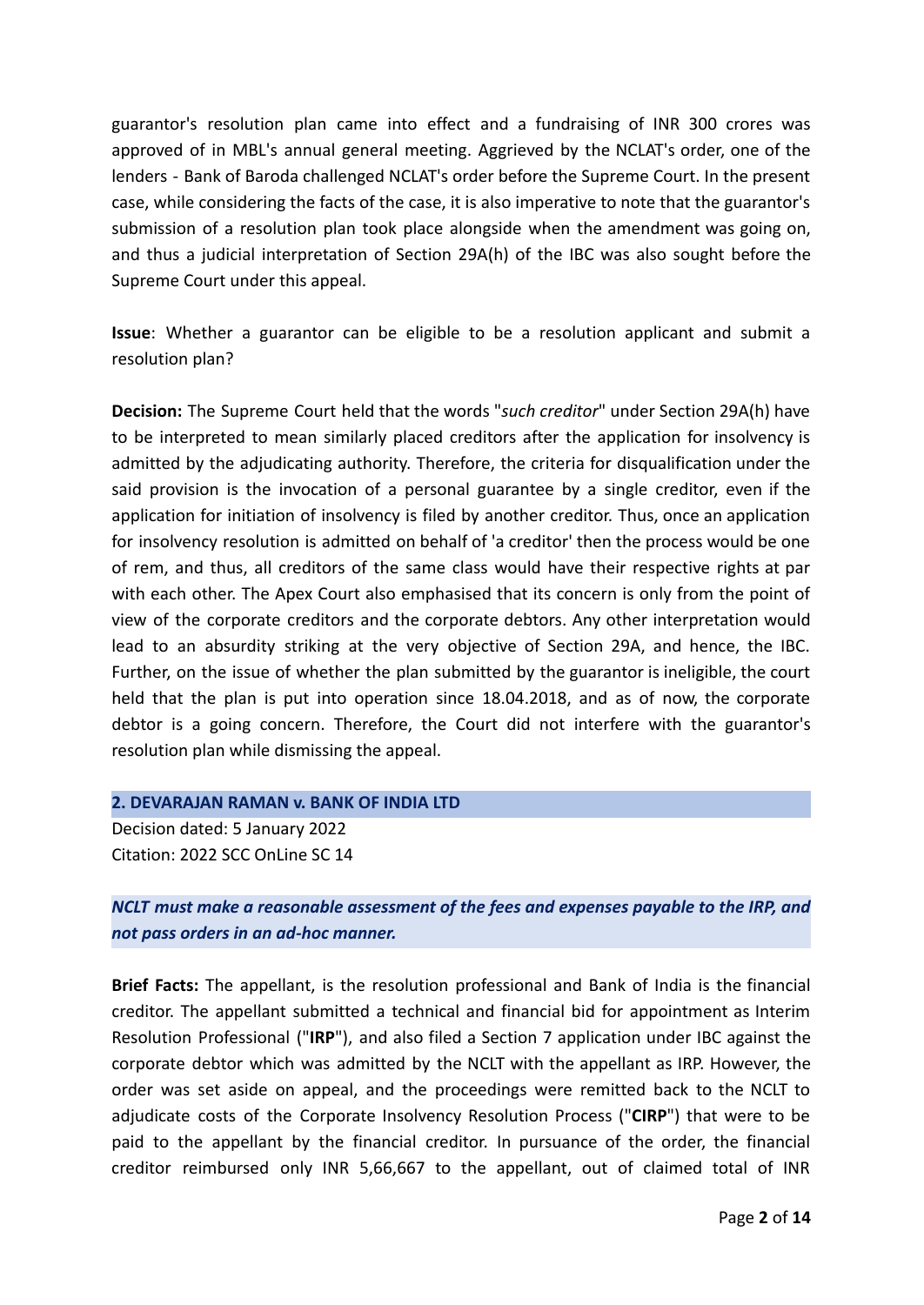14,75,660. When the appellant approached the NCLT for the release of the remaining funds, the NCLAT allowed the application and directed the respondent to disburse funds to the appellant. The order of the NCLT was appealed against by the respondent before the NCLAT, which came to be rejected because expenses had been allowed in full and the consolidated amount allowed as the fee of the resolution professional for the entire period was not unreasonable. The NCLAT based its decision on the principle that fixation of fees is not a business decision depending on the commercial wisdom of the Committee of Creditors ("**CoC**"). Aggrieved by the same, the matter was brought before the Supreme Court in an appeal.

**Issue**: Whether the NCLT and NCLAT had considered the reasonableness of the fees claimed by the IRP?

**Decision:** The Apex Court noted that the appellant had previously submitted a technical and financial bid to the financial creditor, on the basis of which the assignment was awarded. It also made a note of the circular dated 12.06.2018 issued by the Insolvency and Bankruptcy Board of India ("**IBBI**"), according to which the insolvency professional had to ensure the reasonableness of fees payable to him. Even within the application filed with the NCLAT, the appellant had annexed a statement of costs, the amount which was reimbursed along with the balance dues. However, none of these aspects was considered by the NCLT, which only directed the respondent to pay an amount of INR 5,00,000 + GST towards the fee of appellant without considering the reasonableness or basis of the claim. Additionally, there were no reasons provided by either the NCLT or NCLAT for awarding the appellant the amounts as stated above. Thus, the Supreme Court observed that the NCLT and NCLAT had not adjudged the basis of the claim sufficiently, and set aside the orders of both NCLT and NCLAT and remanded the matter back to the NCLT for a fresh decision within an expedited timeline. It also noted that the tribunals must make a reasonable assessment of the fees and expenses payable to the IRP, and not pass orders in an ad-hoc manner; as an order without reasons would also amount to abdication of jurisdiction.

#### **3. EDELWEISS ASSET RECONSTRUCTION COMPANY LTD. v. PETER BECK AND PETER VERMOEGENSVERWALTUNG LTD**.

Decision dated: 5 January 2022 Citation: 2022 SCC OnLine NCLAT 4

#### *There is no express provision regarding the re-initiation of CIRP in the IBC.*

**Brief Facts:** An appeal was filed against the order passed by NCLAT, wherein the NCLAT gave an extra period of two weeks to the Successful Resolution Applicant ("**SRA**") to deposit INR 10 crores ("**Impugned Order**") even though the appellant had prayed that since the SRA had failed to implement the resolution plan as per its provisions, the CIRP should be re-initiated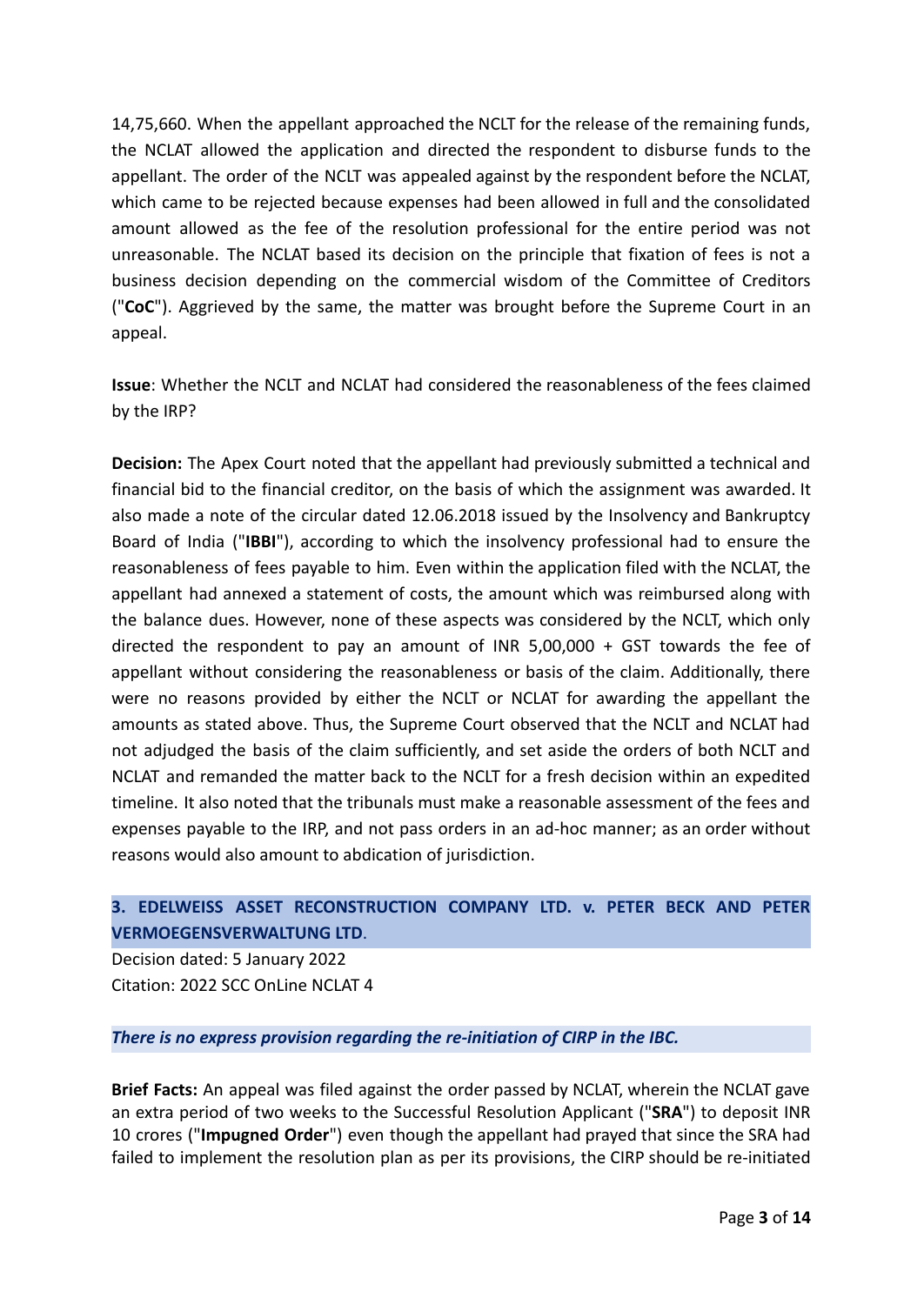along with reinstating the previous resolution professional and 90 days of extra period should be provided in CIRP to invite Expressions of Interest ("**EOI**") for inviting resolution plans.

The NCLAT had approved a resolution plan in respect of the corporate debtor, which was also upheld by the Hon'ble Supreme Court. The appellants in both the appeals had claimed that the resolution applicant was slow in the implementation of the resolution plan. It has further contended that despite a passage of over 3 years, the respondent had not implemented the resolution plan, causing financial damage to its stakeholders and financial creditors by not paying them their rightful share after the insolvency of the corporate debtor. The respondent also failed to furnish the bank guarantee of INR 10 crores for the period from the date of plan approval to the effective date, and the bank guarantee provided by the Appellant was refused by *Banque De Luxembourg* after being invoked by the appellant State Bank of India. It also was argued that providing a valid and subsisting bank guarantee to the implementation of the resolution plan is a necessary and binding condition in the resolution plan, which cannot be overlooked. Hence, it was prayed that the corporate debtor should not be sent into liquidation. The CIRP should be reinitiated along with the reinstatement of the previous resolution professional. An additional period of 90 days should be provided in CIRP to invite expressions of interest for inviting resolution plans.

**Issue**: Whether additional time could be granted for the extension of the CIRP for invitation of fresh EOIs in the event respondent is found in default of implementation of the Resolution Plan?

**Decision**: The NCLAT held that, in the instant matter, the issue of non-adherence of the timelines in accordance with the approved resolution plan is quite apparent. The failure to provide a valid bank guarantee, in terms of approved resolution plan, to the satisfaction of the monitoring agency and the financial creditors is also a major default. There is no express provision regarding the re-initiation of CIRP in the IBC. The NCLAT was of the opinion that it would serve the interests of justice if the Corporate Debtor is not sent into liquidation but its insolvency is resolved so that it continues to be a going concern, as that would be in the interest of the Corporate Debtor's stakeholders and creditors. The NCLAT directed the SRA that an enforceable bank guarantee of INR 10 crores, as is required to be submitted under the approved resolution plan, should be submitted within 30 days of the passing of the order. In case INR 10 crores has been deposited with the corporate debtor by the successful resolution applicant in lieu of the bank guarantee, that amount will be either adjusted against the pending amounts to be paid by the resolution applicant or refunded to him within a period of 30 days.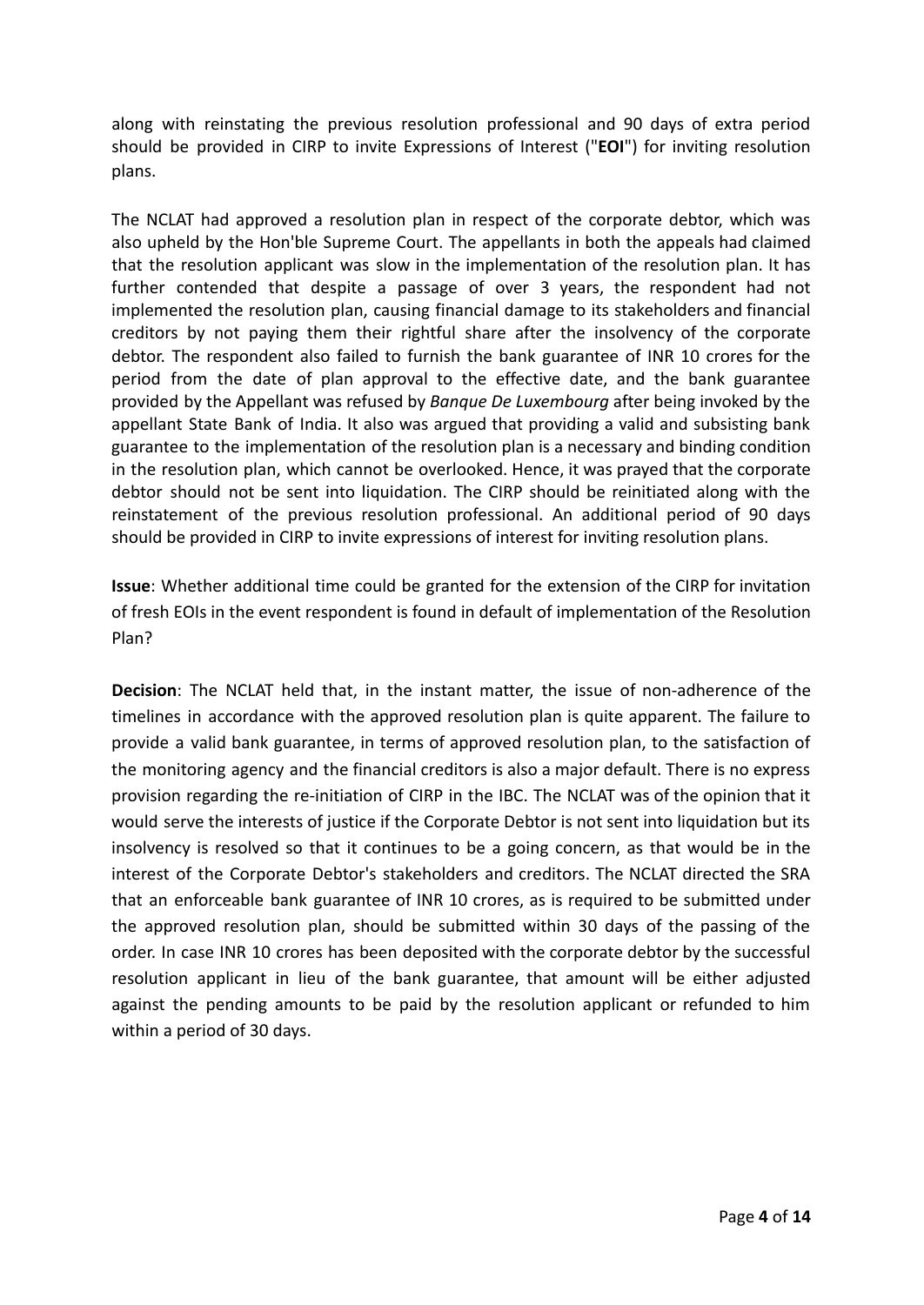**4. BANK OF MAHARASHTRA AND ORS. v. VIDEOCON INDUSTRIES LTD AND ORS.**

Decision dated: 5 February 2022 Citation: 2022 SCC OnLine NCLAT 6

*The business decisions taken by the CoC in exercise of its commercial wisdom are non-justiciable by the NCLT or the NCLAT. Thus, the CoC is vested with a duty of trust and care, and that its decision on commercial matters is non-justiciable.*

**Brief Facts:** Videocon group was founded in the year 1984 and Videocon Industries Limited ("**VIL**") is a listed company on the National Stock Exchange and the Bombay Stock Exchange. Videocon groups's telecom business had obtained 21, 2G telecom licences, which were cancelled at a later date. VIL and Bharat Petroleum Corporation Limited had jointly bought oil and gas assets through a "joint venture". VIL availed loan facilities from a consortium of bankers led by the State Bank of India ("**SBI**"), wherein VIL was repaying the agreed upon instalments to the consortium of lenders till 2015. From May 2016, VIL, along with 13 other companies of Videocon group, were classified as 'SMA2' due to late payment of instalments in the year 2016 and onwards. SBI filed an application under Section 7 of the IBC to initiate the CIRP against 15 entities of the Videocon group. It further filed an application for the substantive consolidation of the corporate debtors. The NCLT passed a consolidation order and partially allowed SBI's application, directing the consolidation of 13 out of the 15 Videocon Group companies.

A Trademark Licence Agreement ("**TLA**") was executed between the appellant, Electrolux Home Products INC Singapore, and Electrolux Kelitor Limited which were merged into the corporate debtor. The agreement specified that the appellant was entitled to terminate the TLA if the corporate debtor underwent any event that resulted in the Dhoot family no longer being in control. Thus, the Appellants were entitled to terminate the TLA once the corporate debtor was admitted to the CIRP, as the Dhoot family lost control of the corporate debtor. The CIRP against the corporate debtor was initiated from 11.06.2018. The appellant filed an application before the NCLT seeking a declaration that the termination of the TLA was valid and a direction that the resolution professional be prohibited from using the trademark in any manner. The NCLT, in the impugned order, held that the TLA should continue for at least a year from the date of approval of the plan, as per the existing terms and conditions as a transitional agreement. The appeals before the NCLAT arose out of this order passed by the NCLT, wherein it had approved the resolution plan submitted by the resolution applicant. Multiple appeals were filed before the NCLAT under Section 61 of the IBC to quash and set aside the impugned order.

#### **Issues:**

1. Whether the NCLT could direct the parties to continue the TLA as a transitional agreement?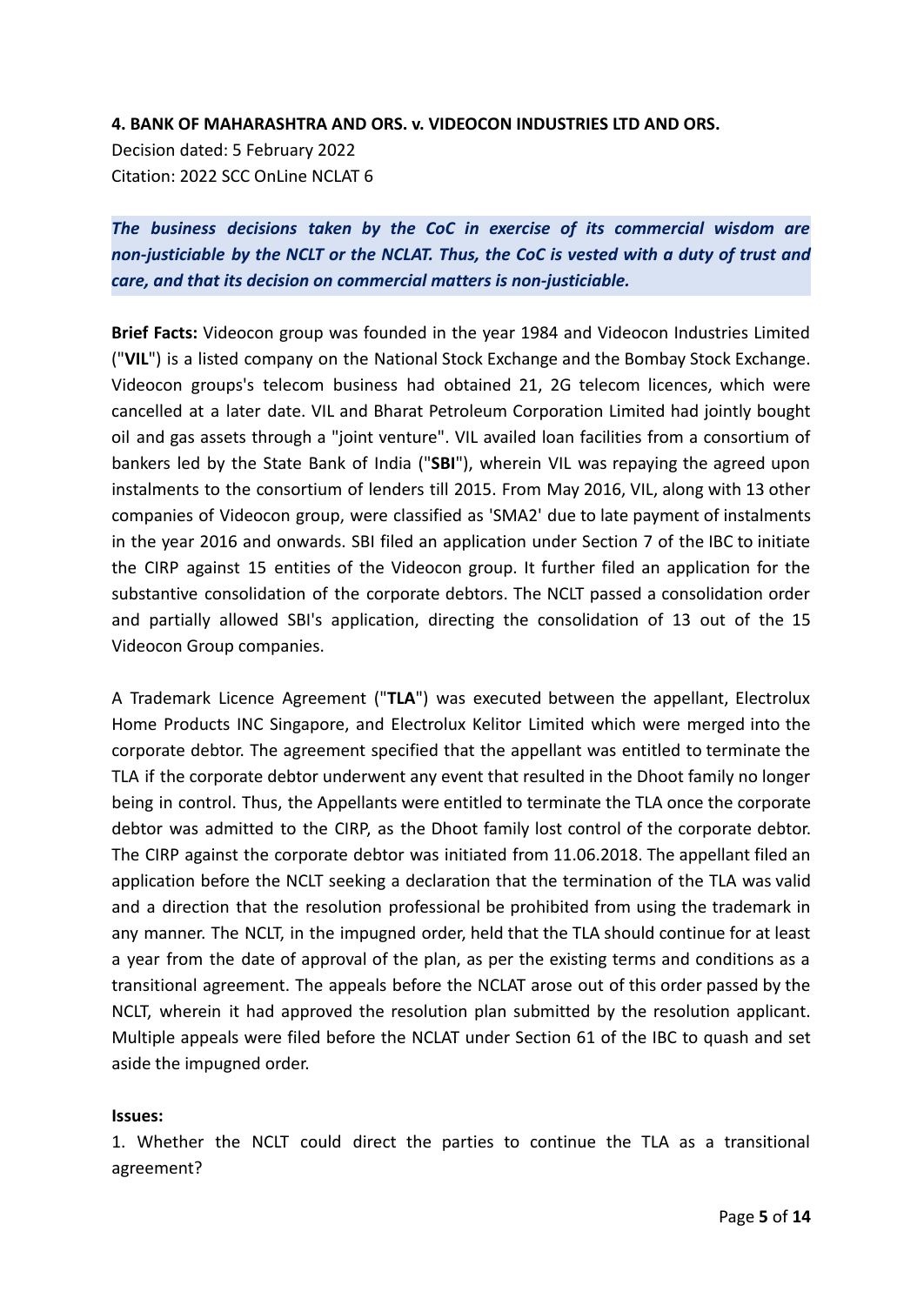2. Whether the Adjudicating Authority ("**AA**") can make modifications to the resolution plan without remanding it back to the CoC?

**Decision**: For the first issue, the NCLAT relied on the judgement of the Hon'ble Supreme Court in the case of *Tata Consultancy Services Limited v. Vishal Ghisulal Jain Resolution Professional*. *SK Wheels Pvt. Ltd.*, 2021 SCC OnLine SC 1113, wherein the Apex Court had observed that the NCLT does not have any residuary jurisdiction to entertain the contractual dispute that had arisen dehors the insolvency of the corporate debtor. Therefore, the NCLAT, in the instant case, held that the NCLT had made an error in permitting the TLA to continue as a transitional arrangement for a year, and that it was upon the parties to decide the continuity of the same, as per mutual understanding. Thus, the matter was remanded back to the CoC for review in accordance with the law.

As far as the second issue was concerned, the NCLAT took cognizance of the several reasons that were mentioned by the financial creditors for remanding the matter back to the CoC for its reconsideration. This primarily included safeguarding the interest of all the stakeholders and the public money. It further observed that, in the instant case, the CoC was primarily composed of public sector banks and financial institutions dealing with public money, whereby they were acting as custodians of public trust and discharging a statutory role. It further held that the CoC is vested with a duty of trust and care, and that its decision on commercial matters is non-justiciable. The NCLAT relied on the principle that commercial wisdom is totally in the domain of the CoC, and that the business decisions taken by the CoCs are non-justiciable by the NCLT or the NCLAT. The Apex Court finally held that NCLT is not empowered to suggest any modifications in the plan, and reiterated the well-established principle that an authority who has the power to take a decision has equally the power to review the said decision.

#### **5. M/S. VISISTH SERVICES LIMITED v. S. V. RAMANI**

Decision dated: 11 January 2022 Citation: 2022 SCC OnLine NCLAT 24

*A 'going concern sale' on an 'as is where basis' does not dissolve the corporate debtor, rather, it forms a part of the liquidation estate wherein the entire business, including assets and liabilities, including all contracts, licences, concessions, agreements, benefits, privileges, rights or interests, is transferred to the purchaser.*

**Brief Facts:** An application for CIRP was filed under Section 10 of the IBC by the corporate debtor. Thereafter, an order of liquidation was passed, following which the appointed liquidator issued advertisements inviting bids from prospective buyers through an e-auction for the sale of the corporate debtor as a 'going concern'. Owing to the said advertisement, the appellant submitted the Earnest Money Deposit ("**EMD**") of INR 37,10,000 to the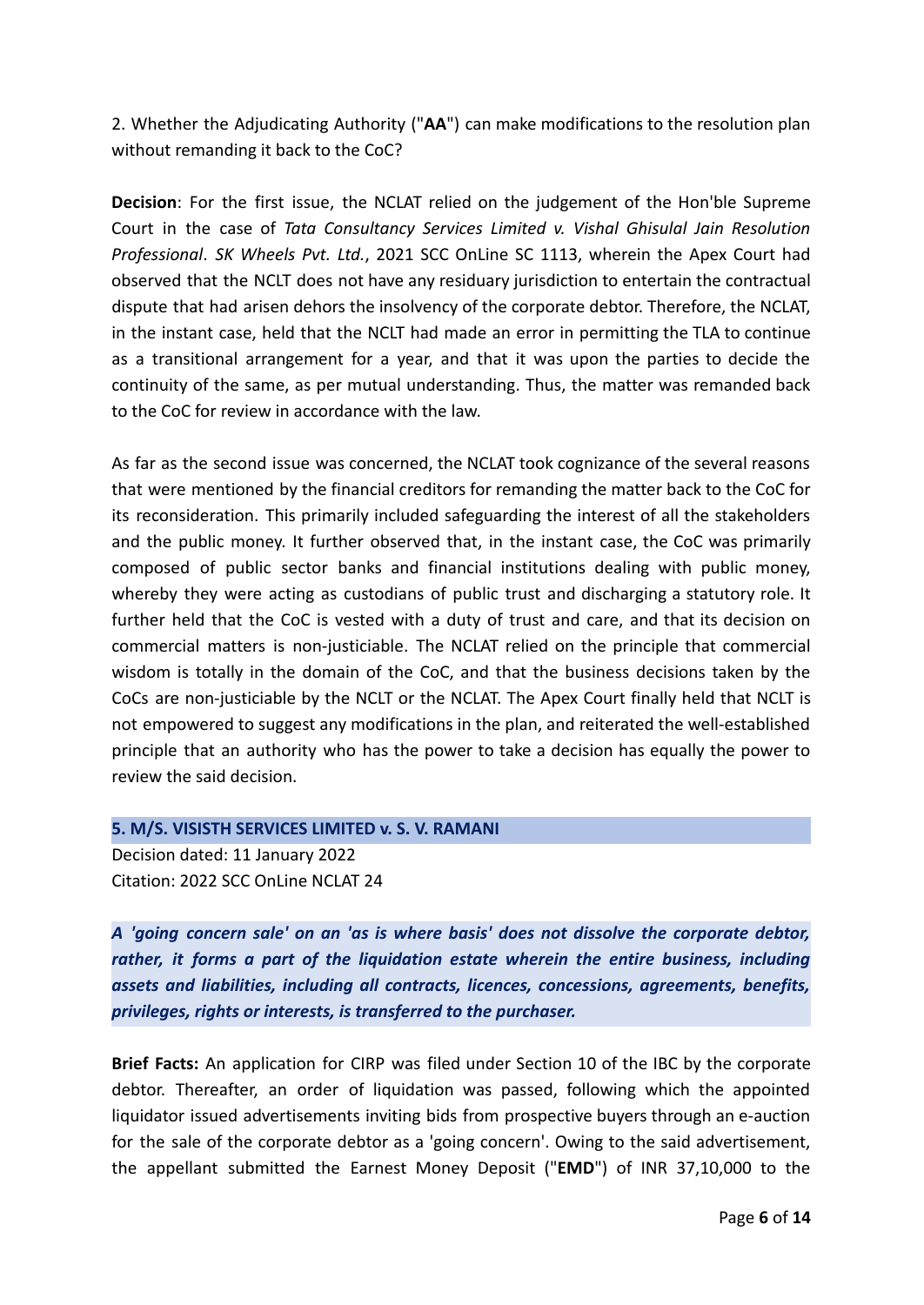liquidator. However, the payment, as alleged by the appellant, was conditional in nature as there was no clarification on terms of the contract. The condition in dispute was that, if any litigation arises from any source, the EMD amount and the bidding document purchase amount was to be refunded within three days, to which the liquidator replied that no changes could be made to the information document for the auction, since it was published in the public domain. Hence, either the EMD will be forfeited, or the contract will be performed as per the original bid offer. Thus, an affidavit was filed by the Appellant, along with an application to the adjudicating authority, seeking directions for the 'approval of the sale' as a 'going concern'. The relief was sought for approval without transfer of any liabilities in a 'going concern sale' of such nature, and if there existed any impediment, the appellant sought withdrawal from the bid, and refund of the amount paid. The NCLT denied the relief to the appellant. Aggrieved by the same, an appeal was filed under Section 61 of the IBC against the impugned order passed by NCLT.

#### **Issues**

1. Whether the sale of corporate debtor as a 'going concern' in liquidation proceedings includes its liabilities?

2. Whether the appellant herein can withdraw from the bid after payment of the EMD, and seek for refund of the amount paid on the ground that the offer made by the bidder was a 'conditional offer'?

**Decision**: For the primary issue, while relying upon Regulation 32A of the IBBI (Liquidation Process) Regulations, 2016 and the IBBI Discussion Paper dated 27.04.2019 on the corporate liquidation process, the NCLAT held that as per Regulation 32(e) of the IBBI (Liquidation Process) Regulations, 2016, a 'going concern sale' on an 'as is where basis' does not dissolve the corporate debtor, rather, it forms a part of the liquidation estate wherein the entire business, including assets and liabilities, including all contracts, licences, concessions, agreements, benefits, privileges, rights or interests, is transferred to the purchaser. Therefore, it was concluded that the sale of a company as a 'going concern' means sale of both its assets and liabilities, if it is stated on 'as is where is basis'.

As for the second issue, the NCLAT held that the appellant accepted all the conditions, and that it was a case of concluded contract where no refund of EMD amount is possible. The NCLAT particularly noted the terms and conditions, and observed that after paying the EMD amount and accepting the bid, the appellant cannot now say that it was not a concluded contract. If the appellant had had any apprehensions and conditions about the liabilities, the appellant could have exercised their choice of not participating in the bid. Having participated, the appellant cannot propose certain conditions subsequent to their participation and putting in their bid. In essence, the appellant/ bidder cannot wriggle out of the contractual obligations arising out of acceptance of his bid, and thereby, the appellant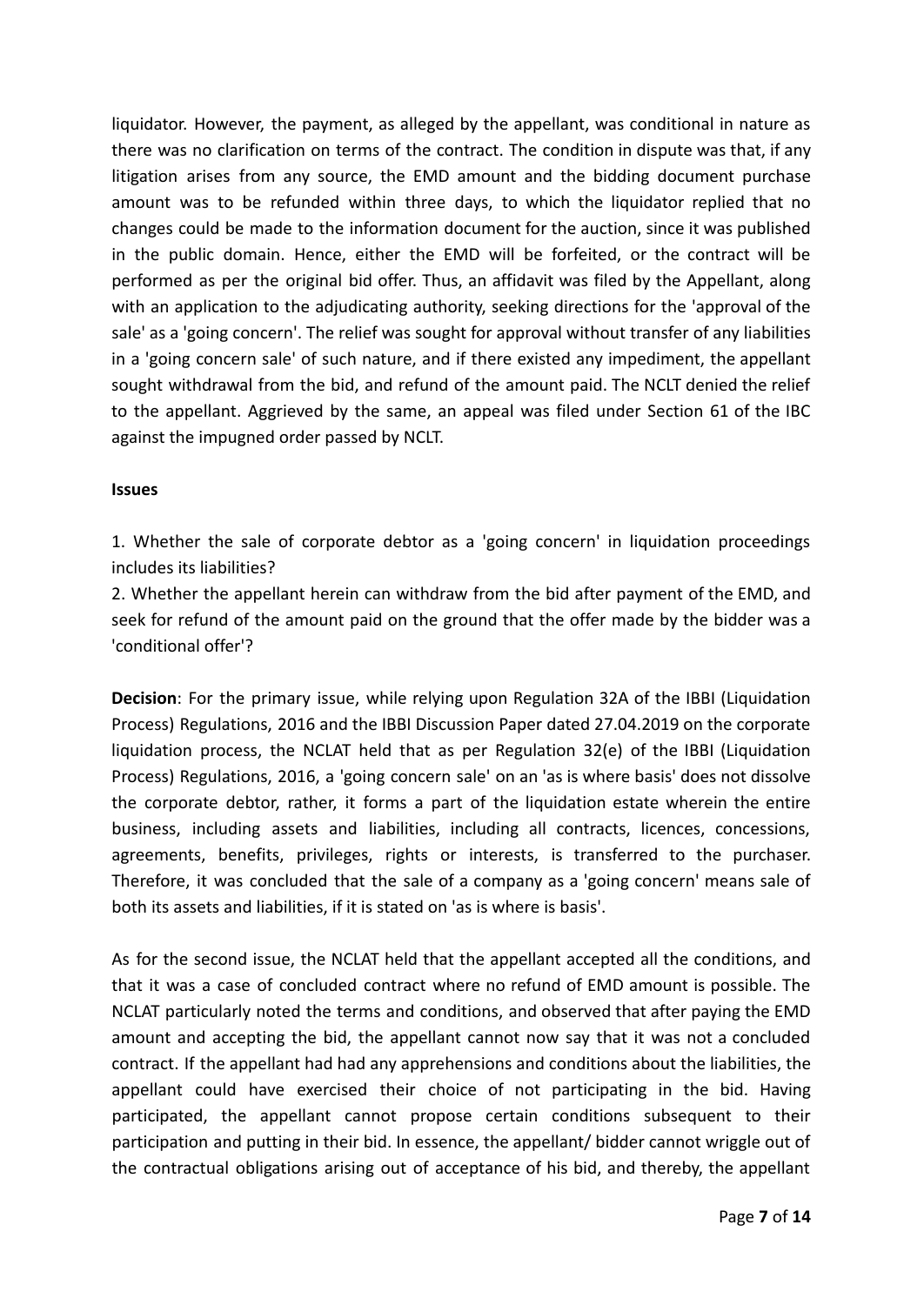cannot be entitled to the EMD amount, or the amount paid towards the bid purchase document, if he does not comply with the terms of the contract. Thus, the appeal failed and was dismissed.

#### **6. M/S CONSOLIDATED CONSTRUCTION CONSORTIUM LIMITED v. M/S HITRO ENERGY SOLUTIONS PRIVATE LIMITED**

Decision dated: 4 February 2022 Citation: 2022 SCC OnLine SC 142

*Debt arising out of advance payment made for supply of goods and services is an operational debt.*

*Limitation for filing a Section 9 application under the IBC does not commence when the debt becomes due but only when a default occurs.*

**Brief Facts:** The appellant was awarded a project for light fittings by the Chennai Metro Rail Limited ("**CMRL**"). Pursuant to this project, the appellant placed three purchase orders with a sole proprietorship firm called M/s Hitro Energy Solutions ("**Hitro**"), who were required to supply the light fittings manufactured by a company named M/s Thorn Lighting India Pvt. Ltd. ("**TLIPL**"). As Hitro requested the appellant for an advance of INR 50,00,000, the appellant requested the same from CMRL and they issued a cheque directly in favour of Hitro as advance payment. CMRL terminated the contract for light fittings and demanded a refund of the amount of INR 50,00,000 from the appellant. CMRL also informed that, since the amount has already been realized towards the cheque, the said amount would be deducted towards the dues outstanding from CMRL to the appellant, in case the said amount of INR 50,00,000 is not returned. The appellant instantly paid an amount to CMRL and instructed Hitro to return the same. In the meantime, the respondent company was incorporated and in its Memorandum of Association ("**MoA**"), one of the objectives was "*to take over the existing proprietorship firm viz. M/s Hitro Energy Solutions having its registered office at Chennai.*" Since, the aforesaid amount was not refunded by the respondent, the appellant again requested the respondent to refund the same, and also undertook to indemnify the respondent if at all CMRL raised any claim against the respondent for the refund of the amount of INR 50,00,000. However, the respondent denied the request on the ground that as the money was received directly by CMRL, they'll refund the amount to their accounts instead. In furtherance to this, they also stated that they were never privy to the information regarding the termination of contract, and were intimated about the same only via the appellant's letter. After a series of meetings and communication between the parties, Hitro failed to remit the amount it received from CMRL.

The appellants once again demanded the refund, but this time along with the interest  $@18\%$ per annum. The respondent refused to make any payment on the ground that the light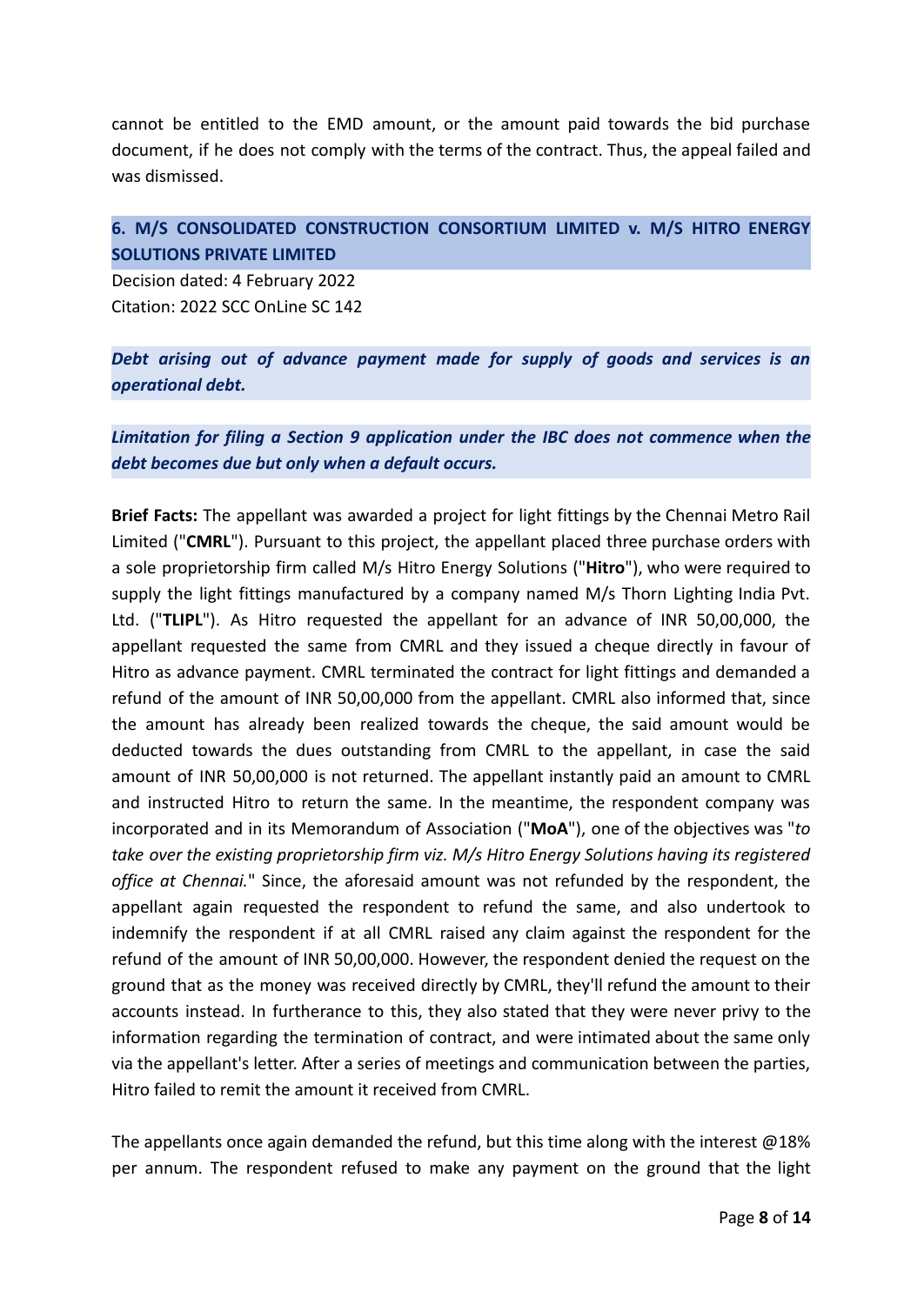fittings ordered by the appellant were lying in their warehouse completely unused and the same resulted in losses to the respondent. Being left with no other option, the appellant issued a demand notice dated 18.07.2017, under Section 8 of the IBC and demanded payment of 'debt' amounting to INR 83,13,973 due and payable as on such date. The respondent, however, denied that any debt was payable by them. When an application under section 9 was filed before the NCLT, the respondent contended that there was no privity of contract between them and the appellant as Hitro was a separate legal entity. However, the NCLT rejected this argument and proceeded to initiate the insolvency resolution. Feeling aggrieved with the NCLT's order, the respondent filed an appeal before NCLAT. The NCLAT reversed the judgement of NCLT and held that the appellant being a 'purchaser' cannot be said to be an operational creditor under the IBC, as it never supplied any goods or provided any services to the corporate debtor i.e., the respondent. Ultimately, an appeal was filed by the judgement debtor under Section 62 of the IBC before the Supreme Court of India.

#### **Issues:**

1. Whether the appellant, being a purchaser of the corporate debtor, can be an operational creditor under the IBC?

- 2. Whether the corporate debtor was responsible for the debts of Hitro?
- 3. Whether the application is barred by limitation under Section 9 of the IBC?

**Decision**: For the first issue, several judgments such as *Pioneer Urban Land and Infrastructure Limited v. Union of India*, (2019) 8 SCC 416 were relied upon in order to determine what an 'operational debt' is and who can be considered as an 'operational creditor' under the Code. The Apex Court concluded that while Section 5(21) of IBC defines 'operational debt' as a claim in respect of provision of goods and services, the operative requirement is that the claim must bear some nexus with the provision of goods or services, without specifying who is to be the supplier or receiver. Even CIRP Regulation  $7(2)(b)(i)$  & (ii) also indicated that the regulation is broad enough to include all forms of contracts for the supply of goods and services between the operational creditor and corporate debtor, including the ones who received the goods or services. Further, section 8(1) of the Code read with Rule 5(1) and Form 3 of the Application Rules, 2016 allows an operational creditor to issue either demand notice or an invoice. Thus, making it sufficiently clear that a debt which arises out of advance payment made to a corporate debtor for supply of goods or services would be considered as an operational debt. It was, therefore, held that the appellant was in fact an 'operational creditor' in terms of the IBC, even if it was a purchaser.

The Supreme Court, in the second issue, rejected the contention that there was no privity of contract between the appellant and the respondent on the ground that the MoA clearly stated that they intended to take Hitro and no amendment in the same was carried out in terms of Section 13 of the Companies Act, 2013. Therefore, the Apex Court held that the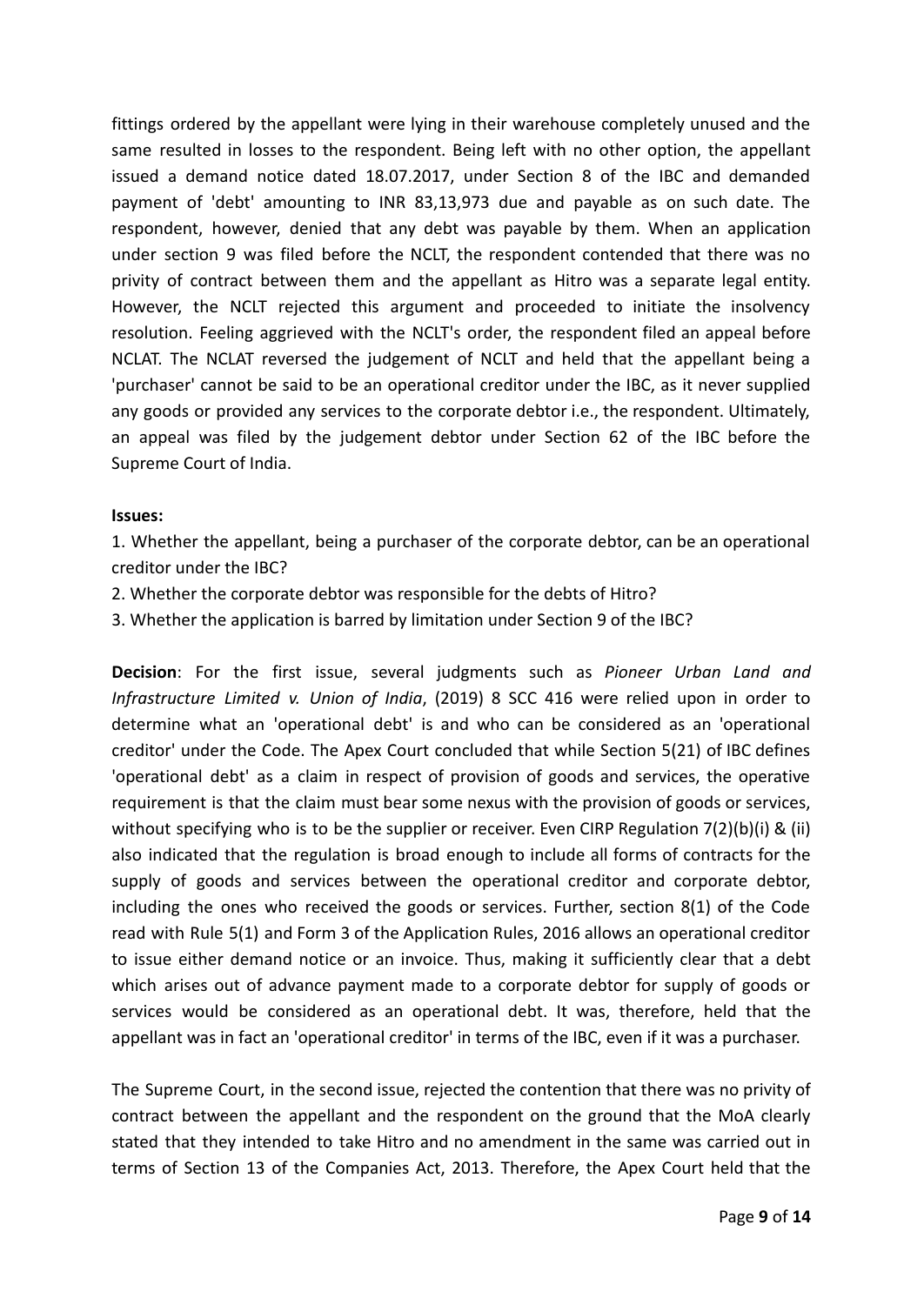Respondent would be considered as having taken over Hitro and will be, thus, liable to pay its debts.

Lastly, with respect to the bar on limitation, the Apex Court rejected the contention of the respondent that the debt was barred by limitation. While relying on its earlier judgement in *BK Educational Services (P) Ltd v. Parag Gupta & Associates*, (2019) 11 SCC 633 the Court held that limitation commences on the date of default and not on the date when debt becomes due. Therefore, the claim of the appellant was found to be within the period of limitation, on the ground that although the cheque of INR 50,00,000 was issued on 07.11.2013, but the default occurred on 02.03.2017, when the respondent denied the demand of the appellant to refund the debt. Thus, the Section 9 Application was not barred by limitation. Subsequently, the appeal was allowed, and the order passed by the NCLAT was set aside.

#### **7. M/S. THARAKAN WEB INNOVATIONS PVT LTD v. CYRIAC NJAVALLY**

Decision Dated: 14 February 2022 Citation: 2022 SCC OnLine Ker 498

#### *No application can be filed after 24.03.2020 regarding an amount where the default is less* than INR 1 Crore. The litmus test is whether there exists a default as defined in Section 4 of *IBC, on the date of the application.*

**Brief Facts:** A writ petition was filed to challenge the order of the NCLT, Kochi bench under the IBC. The petitioner, M/s Tharakan Web Innovations, is a private limited company engaged in the activities of developing software and promoting advancement in the field of information technology. The respondent, i.e. Cyriac Njavally, filed an application before the NCLT Kochi bench, while claiming to be an operational creditor and the petitioner to be corporate debtor under the provisions of the IBC. The respondent claimed that the amounts due to him had not been paid. However, the petitioner claimed that the petition filed by the respondent before the NCLT was not maintainable before the NCLT. The petitioner disputed the alleged debts in their counter statement by stating that the amounts were actually due from the respondent to the petitioner. It was also submitted that the respondent is a former director and shareholder, who had sold the entirety of the shares after stepping down as director and the application had been filed only as a disgruntled director seeking to discredit the company and its shareholders. The petitioner further claimed that the application is not maintainable as Section 4 of the IBC was amended on 24.03.2020, wherein it categorically specified INR 1 crore as the minimum threshold for amount of default. The NCLT held that the application is maintainable as the notification under Section 4 would not save the petitioner from the initiation of insolvency proceedings with respect to defaults which had taken place before the pandemic and the resultant financial crisis.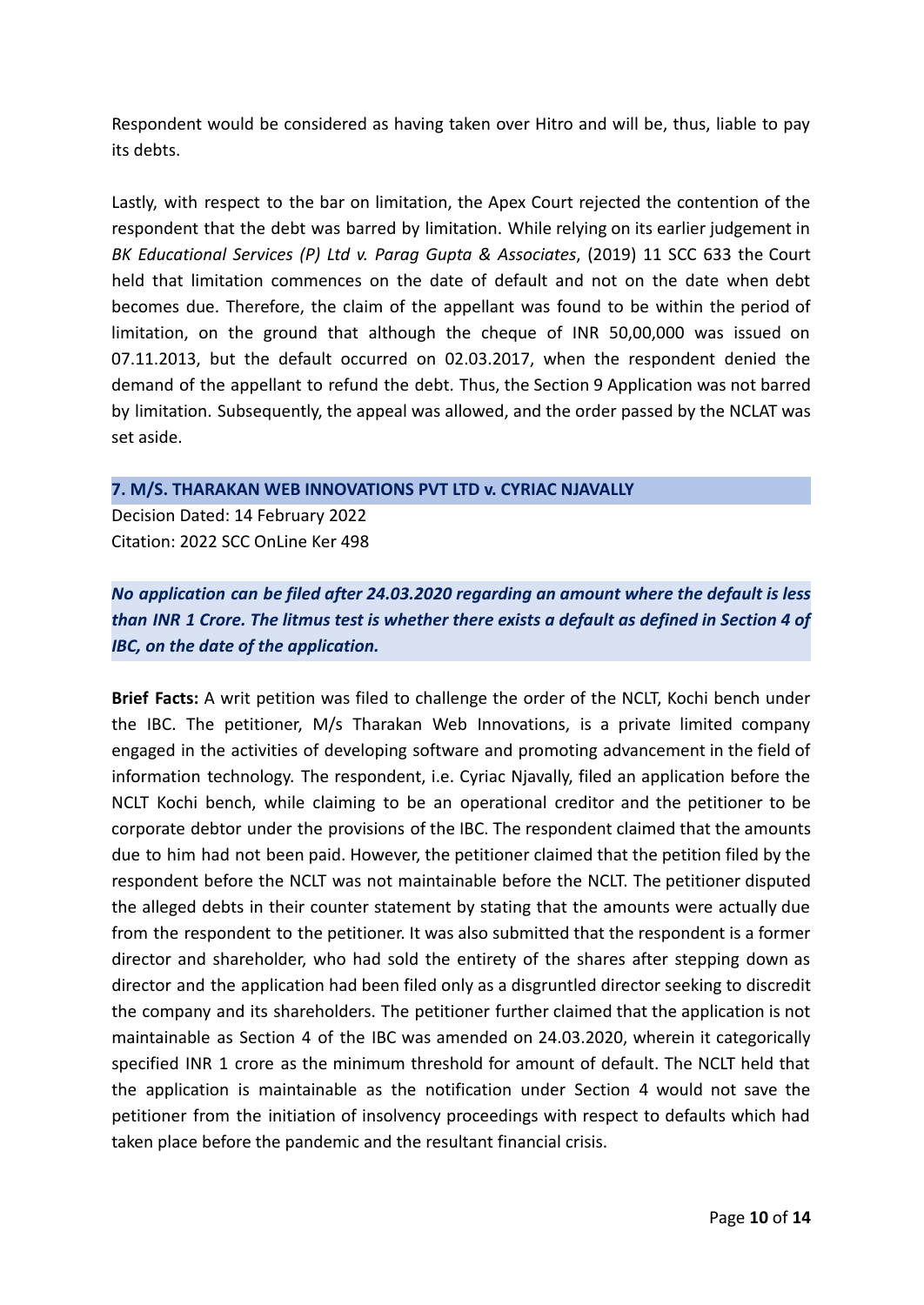#### **Issues:**

1. Whether the amendment of Section 4 of IBC will be applicable to cases where the default had occurred prior to the date of amendment.

2. Whether the prospects of the amendment have to be decided on the basis of the defaulted amount or on the basis of the date of default?

**Decision:** With respect to the first issue, the Kerela High Court held that the petitioner could have filed an application before the NCLT before 24.03.2020. But, after 24.03.2020, the right to approach the NCLT stood modified and it is only when there is a minimum default of INR 1 crore that an application can be filed. As such, from the date of amendment, Part II of the IBC can apply only to matters relating to insolvency and liquidation of corporate debtors, where the minimum amount of default is INR 1 Crore. The application of Part II itself is taken away with effect from 24.03.2020 as far as defaults less than INR 1 Crore are concerned and hence no application can be filed after 24.03.2020 regarding an amount where the default is less than INR 1 Crore. The litmus test is whether there exists a default as defined in Section 4 of IBC, on the date of the application.

With respect to the second issue, the court relied on the on judgement of Hon'ble Supreme Court in *Manish Kumar v. Union of India*, 2021 SCC OnLine SC 30 where the Supreme Court held that the IBC is not enacted to provide for a manner of recovery of debts by the creditors rather, it is to provide for insolvency resolution. The purpose of the IBC is to protect the rights of the debtors as well as the creditors. By providing for insolvency resolution in case of corporate debtors whose debt is above a specified amount, it can be seen that the very purpose is not to include cases where the debt is lesser than the said amount. None of the rights available to a creditor as against a debtor are taken away in the process.

**8. STANDARD SURFA CHEM INDIA PVT. LTD. v. KISHORE GOPAL SOMANI**

Decision Dated: February 14, 2022 Citation: Company Appeal (AT) (Insolvency) No. 684 of 2021

*The satisfaction of the claims of the creditor while ensuring asset maximisation is the underlying principle of the IBC, and it cannot be overridden on account of meagre delays induced by a force majeure event.*

**Brief Facts:** The appellant was the successful bidder in the auction proceedings for the Pondicherry unit of the property of the corporate debtor, i.e., Advanced Surfactants India Ltd. The liquidator issued a letter of intent, stipulating a 90-day timeline for making the full payment for completing the auction proceedings. The said timeline was supposed to expire on 03.06.2021 but on 25.05.2021 the appellant sought an extension for the completion of the auction proceedings, in conformance with Rule 11 of the NCLT Rules, 2016. The listing of the application was delayed, with it finally being listed in August 2021. However, the adjudicating authority dismissed the aforementioned application as infructuous. The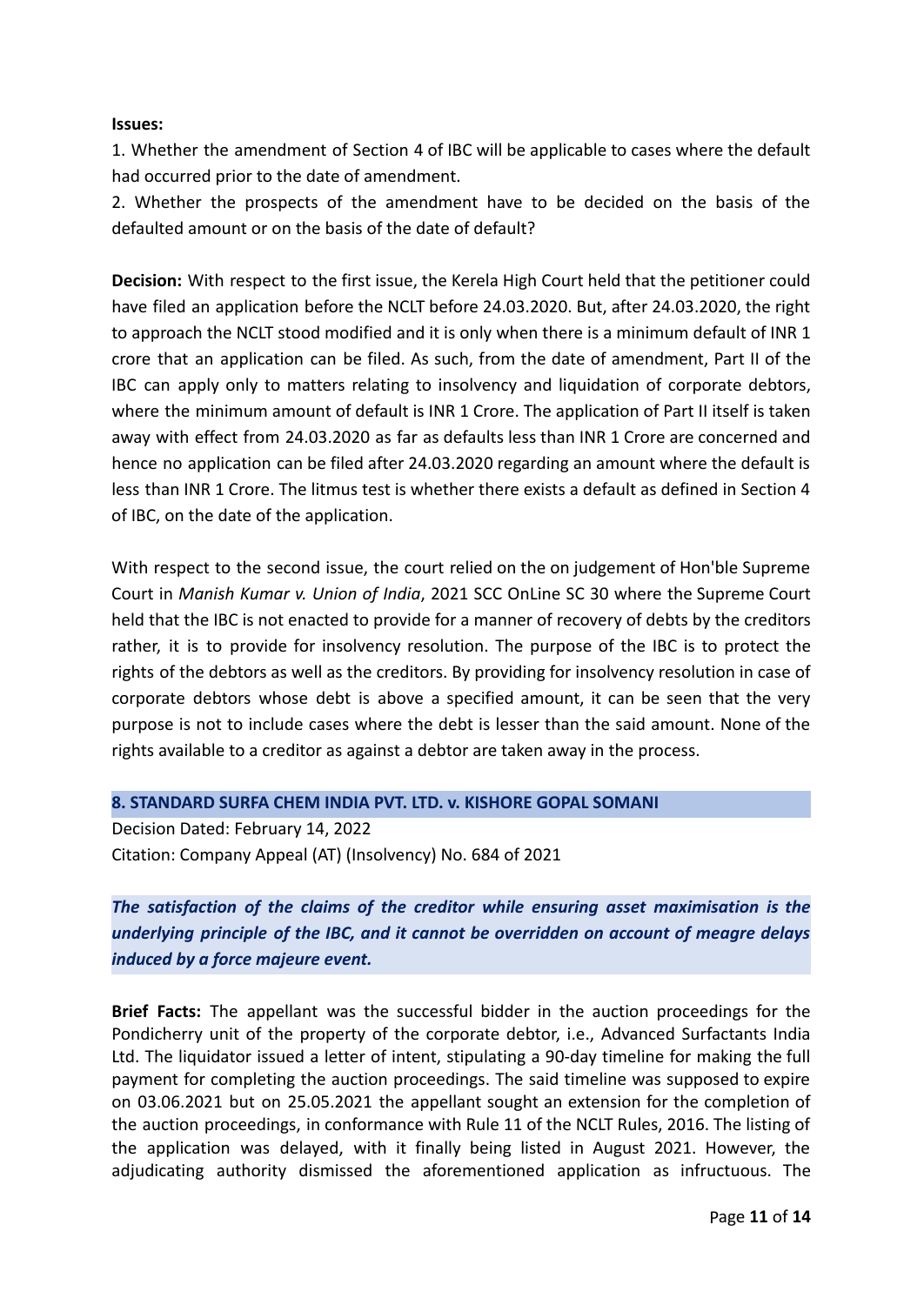liquidator of the respondent, the corporate debtor, refused to grant any extension of time for the completion of the auction process, despite being empowered to do so by the terms of the "E-Auction Process Information Document" governing the auction, and also despite him recognising the genuine difficulties being faced amidst the pandemic. The liquidator also neglected Regulation 47A of the Liquidation Process Regulation, 2016, which states that the period of lockdown imposed by the Central Government in the wake of the COVID-19 outbreak shall not be counted for the purposes of computation of the timeline in relation to any liquidation process. The present appeal was filed to set aside the order passed by the NCLT and the consequential letter issued by the liquidator whereby the appellant's bid in the E-Auction for the sale of assets of the corporate debtor was terminated.

#### **Issues:**

1. Is the NCLT and the liquidator justified in refusing to grant an extension to the appellant without considering Regulation 47A of the Liquidation Process Regulation, 2016?

2. Whether the appellant is entitled to the exclusion/extension of the time for the period of lockdown imposed due to the COVID-19 outbreak, as stipulated under Regulation 47A of the IBBI (Liquidation Process) Regulation, 2016?

**Decision:** The NCLAT, while setting aside the order given by the NCLT, stated that the relevance of Regulation 47A in the instant case is doubtful because the lockdown was declared by the state of Tamil Nadu and not the Central Government. While Regulation 47 deals with the model timeline for the liquidation process, it is only directory in nature, and cannot be considered a deadline. To substantiate this point, the NCLAT also relied on the case of *Pioneer Urban Land and Infrastructure Ltd. v. Union of India*, 2019 SCC OnLine SC 1005 in which it was held that the timeline provided under Section 7 of the IBC is directory in nature, and only in special/ exceptional circumstances, can it be extended. The NCLAT also stated that Regulation 47A acts as a guiding factor to complete the liquidation process in a time bound manner. Further, it noted that the "E-Auction Process Information Document" provides discretion to the liquidator to extend the timeline. Judicial notice has been taken of the impact that COVID-19 has had all around the country. In the special circumstances, the liquidator ought to seek permission of the NCLT to extend the timeline. However, the NCLT failed to consider that the satisfaction of creditor claims while ensuring asset maximisation is the underlying principle of the IBC, and it cannot be overridden on account of meagre delays induced by a force majeure event. Due to all such reasons, the NCLAT concluded by allowing this appeal and setting aside the impugned order.

#### **9. PUNJAB NATIONAL BANK v. AMRIT HATCHERIES PVT. LTD. AND ORS***.*

Decision Dated: February 14, 2022 Citation: Company Appeal (AT) (Insolvency) No. 449 of 2021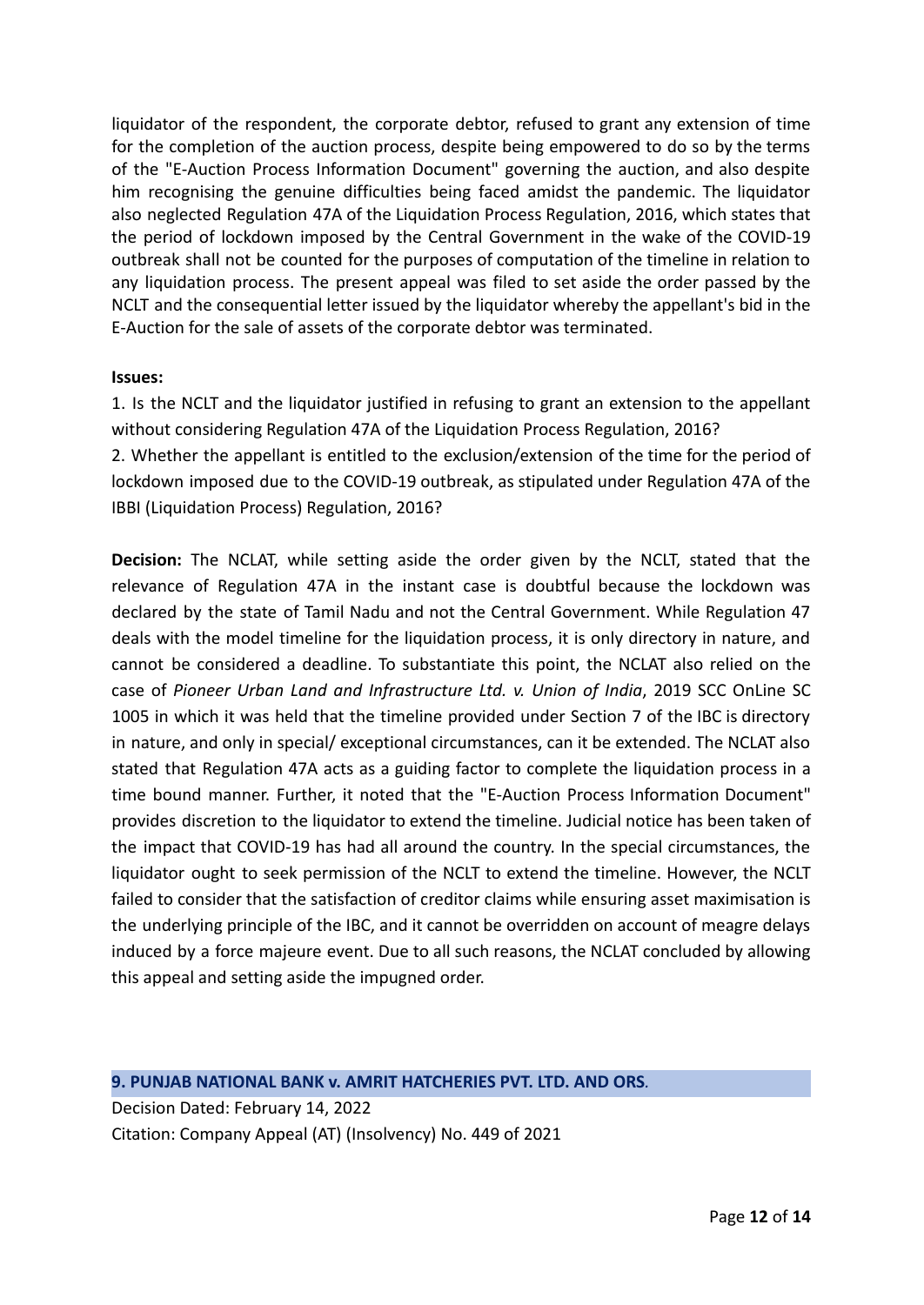**Brief Facts:** A batch of appeals seeking interrelated reliefs were filed by the appellants against the order of NCLT, Kolkata. In terms of the factual backdrop, CIRP was initiated by an operational creditor Mangturam Noranglal against corporate debtor Amrit Hatcheries Pvt. Ltd. Two properties were mortgaged to financial creditor Punjab National Bank ("**PNB**"), who had 83% voting share in the CoC. One of the properties in Howrah was allegedly sold by PNB via e-auction to Haldiram Incorporation Pvt. Ltd. before the commencement of CIRP and a 'sale certificate' under SARFAESI Act was also issued. The property in Bankura, on the other hand, was finalised to be sold to Skylark Feed Pvt. Ltd. before the commencement of CIRP, but the full payment had not occurred. Only the bid amount was paid. In both cases, the corporate debtor did not exercise the right of redemption available to it. On commencement of CIRP, the IRP took possession of the property in Howrah and refused to hand over physical possession back to PNB. In this regard, proceedings were initiated before the Debt Recovery Tribunal ("**DRT**") by the corporate debtor, wherein it prayed for an injunction against the sale of Howrah property during the moratorium imposed by Section 14. However, after the commencement of CIRP, the resolution professional did not appear in any proceedings, accordingly, the case was dismissed for want of prosecution.

When the matter went to the NCLT, it held unambiguously that both the properties are assets of the corporate debtor because the sales by way of e-auction were illegal, and since no resolution plan was received, liquidation was to commence. Thus, the incoming liquidator was directed to take possession of both properties from the so-called purchasers and include them in the liquidation estate. The aforesaid decision was appealed by various parties before the NCLAT, which were thus disposed of through a common judgment.

#### **Issues:**

1. Was the sale of the Howrah property validly executed under the provisions of the SARFAESI Act and Transfer of Property Act, 1882? Did the liquidator have the right to obtain possession of the property?

2. Did the liquidator have the right to obtain possession of the Bankura property, given that the sale certificate was issued after the commencement of CIRP?

**Decision:** Two individual opinions were issued in the order – an assenting and dissenting opinion respectively. The first assenting opinion examined various judgments to note that certain compliances are necessary to affect any 'sale', and that the provisions of the IBC assume supremacy by virtue of Section 238. Therefore, the moratorium under Section 14 would be applicable over competing provisions in other legislations. With respect to the Howrah property, it was held that since the case before the DRT was dismissed and the fate of the sale was subject to the outcome of the case, the sale certificate was without any registration and in violation of commitment at the DRT. Additionally, even though the sale certificate was claimed to be issued prior to CIRP, the same was not made available to the CoC. The Bankura property's sale certificate was issued post commencement of CIRP,